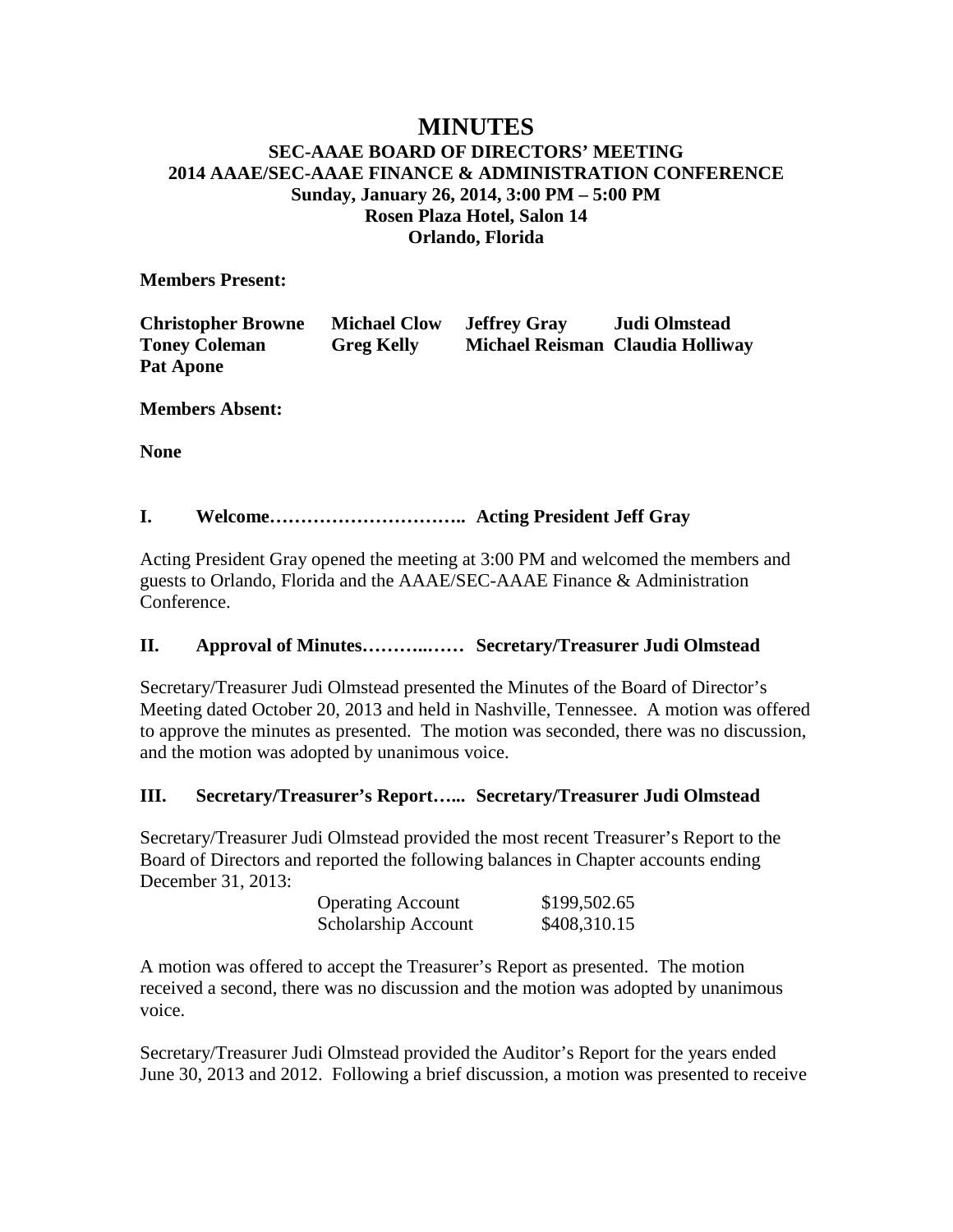and file the Report. The motion received a second, there was no further discussion and the motion was adopted by unanimous voice.

Secretary/Treasurer Judi Olmstead provided a draft of the 2014-2015 SEC-AAAE Budget for review and approval. The proposed budget was revised to include a 5% increase for the executive secretary. Following discussion, a motion was presented to approve the Budget as amended. The motion received a second, there was no further discussion and the Budget was adopted by unanimous voice.

Secretary/Treasurer Judi Olmstead provided a draft of the 2014-2015 SAMA Educational Foundation, Inc. Budget for review and approval. Following a brief discussion, a motion was presented to approve the Budget. The motion received a second, there was no further discussion and the Budget was adopted by unanimous voice.

## **COMMITTEE REPORTS**

## **Executive Secretary……………………… Bob Brammer**

Mr. Brammer reported 2014 Annual Dues were mailed and are now payable.

Mr. Brammer reported a request from Mr. Larry Cox, AAE, from Memphis, Tennessee for Executive Emeritus membership status in the Chapter. A motion was received to approve the request. The motion was seconded, there was no further discussion and the motion was adopted by unanimous voice.

Mr. Brammer reported a request from Mr. David Nance, Director of Operations for the Asheville Regional Airport, seeking a scholarship to the March 2014 Loretta Scott AAE Certification Academy. The request will be handled administratively.

#### **2014 Finance & Administration**

**Conference…………………………………Jennifer Shearer, Madam Chairman Ted Kitchens, Co-Chairman**

Ms. Shearer and Mr. Kitchens were both in attendance. Ms. Shearer reported that 191 individuals are registered for the Conference and 43 sponsors have been secured.

#### **2014 SEC-AAAE Annual Conference……Pat Apone, Madam Chairman**

Ms. Apone reported that Conference planning for Myrtle Beach, South Carolina was well underway and Conference registration information is now on the Chapter web site at [www.secaaae.org.](http://www.secaaae.org/) The conference will be held May 4-6, 2014.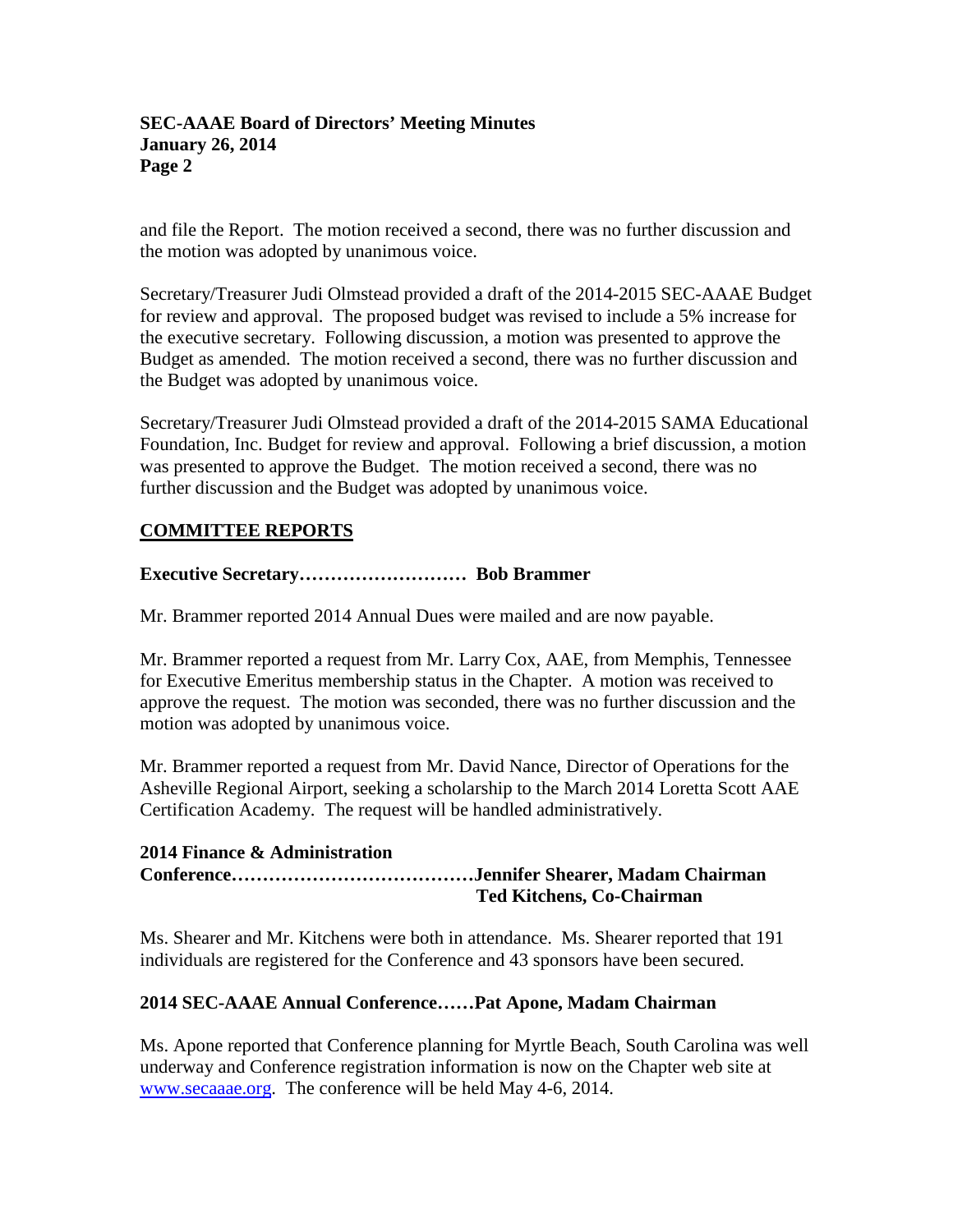## **2015 SEC-AAAE Annual Conference……Kelly Johnson, Madam Chairman**

Ms. Johnson was not in attendance. Mr. Brammer noted that the conference would be held May 10-12, 2015 in Northwest Arkansas. The hotel contract is being negotiated and Conference planning is underway.

## **2016 SEC-AAAE Annual Conference……David Edwards, Chairman**

Mr. Edwards was not in attendance. Ms. Holliway noted the planning is underway for both the Northwest Arkansas and Greenville, South Carolina conferences.

## **2017 SEC-AAAE Annual Conference……Bill Marrison, Chairman**

Mr. Marrison provided an update on the Conference that will be held in Knoxville, Tennessee. The Conference will be held at the Holiday Inn-Worlds Fair Park Hotel and Knoxville Convention Center.

## **Professional Education Committee……… Mihai Smighelschi, Chairman**

Chairman Smighelschi reported that two (2) individuals from the SEC were seated for their oral exams at this meeting and both passed. Ms. Sheila Dugan from Naples was introduced as one of the successful candidates and she received an ovation by the Board. Mr. Smighelschi is tracking seven (7) candidates between now and the 2014 SEC-AAAE Annual Conference in Myrtle Beach. He thanked all the members who took their valuable time to sit on the oral exam boards and he noted that his work to process AAEs for the Southeast Chapter and AAAE will continue for the successful completion of record numbers of AAEs.

#### **Student Scholarship & Academic Outreach Committee…………………....... Michael Reisman, Chairman Claudia Holliway, Madam Co-Chairman**

Mr. Reisman noted that the SAMA Scholarship Program was successful again this year. Only one student from Auburn sought a scholarship and two non-partner scholarships were presented to students from Embry-Riddle. COTE' credited the Program \$2,000 for one student that did not cash her scholarship check last year.

Mr. Reisman reported that the concept of providing internships to member airports was growing and was proving quite successful.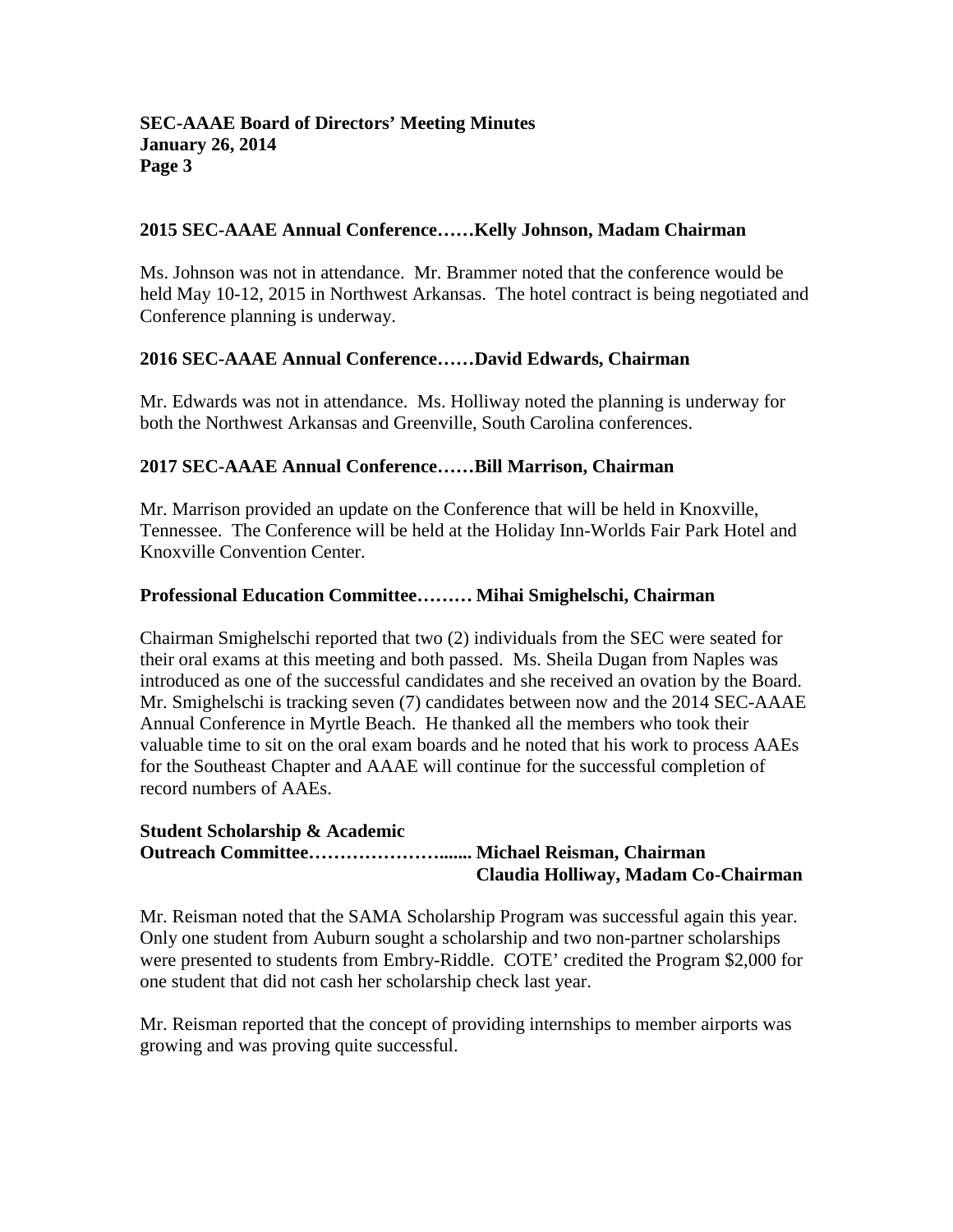Mr. Reisman reported no movement on the SEC-AAAE complimentary registrations for students. Ms. Apone reported that some conference committee members in the Myrtle Beach area were offering students lodging in their homes during the course of the Conference.

### **Marketing and Communications Committee……………................................ Trevis Gardner, Chairman**

Mr. Gardner was not in attendance.

## **Corporate Liaison Committee………….... John Walz, Chairman Connie Gowder, Madam Co-Chairman**

Mr. Walz was not in attendance. Ms. Gowder reported that the applications for Corporate Awards had been forwarded to the membership and the Committee was prepared to compile the results and have the awards prepared for presentation during the 2014 SEC-AAAE Annual Conference Awards Luncheon. Ms. Gowder had no additional information regarding the speakers' bureau or the mentoring program. The Committee will also work with the executive secretary to improve the dues renewals of the corporate community.

## **Annual Conference Site Selection Committee……………………………….... Claudia Holliway, Madam Chairman**

Ms. Holliway noted that annual conference venues had been secured through 2017 and a Request for Proposals will be published for the year 2018.

## **Conference Financial Oversight Committee…................................................ Steven Oberlies, Chairman**

Mr. Oberlies was not in attendance.

## **Resolutions & Bylaws……………………. Bob Brammer**

Acting President Gray reported that he has created a Bylaws Review Committee to appraise the current SEC-AAAE Bylaws as written, compare the bylaws to other Chapters and report any recommendations back to the Board of Directors for consideration.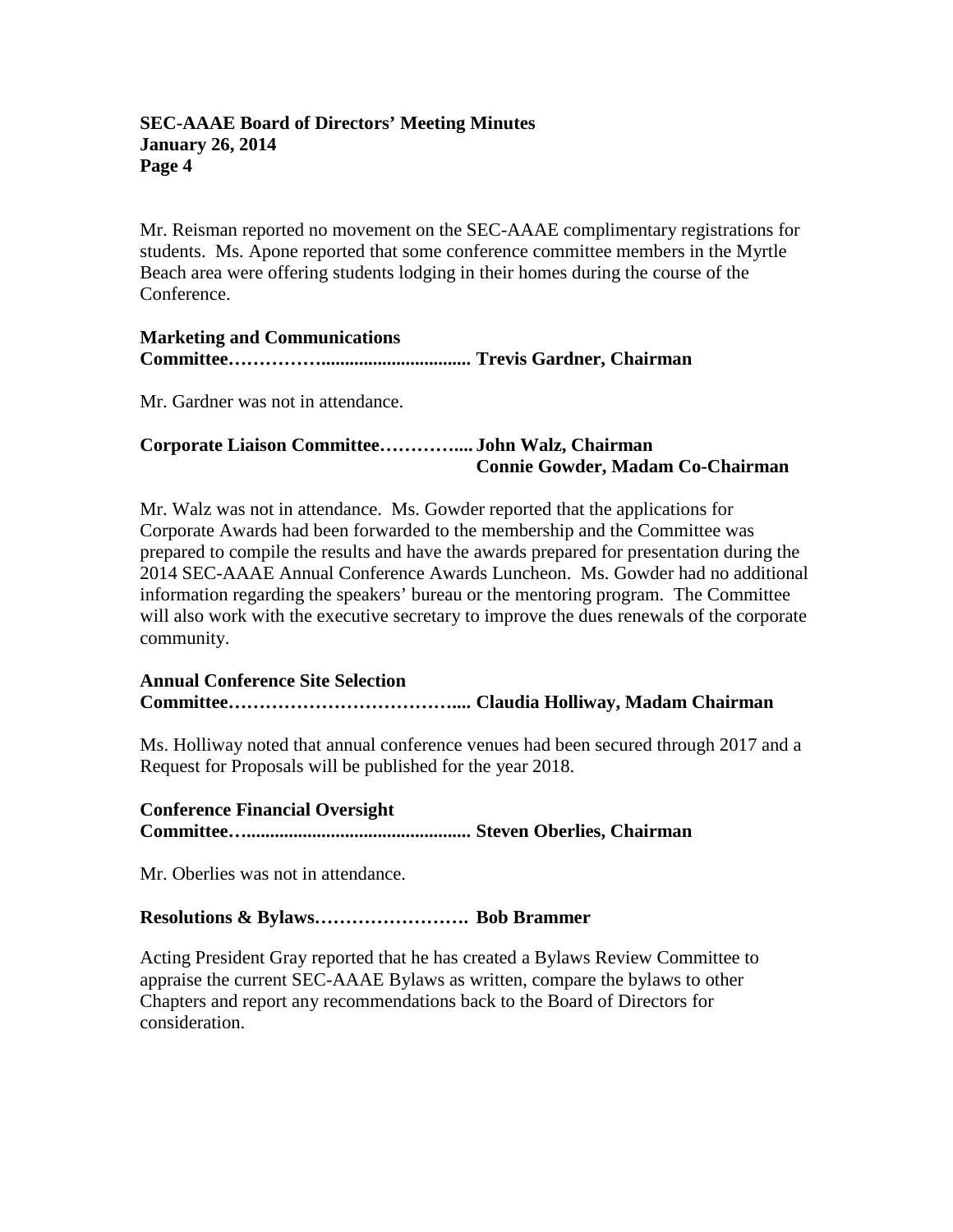### **Nominations Committee…………………Chris Browne**

Acting President Gray reported that he had appointed Mr. Robert Bowen of the Norfolk International Airport and Mr. Tommy Bibb of the Nashville International Airport to sit on Mr. Browne's Nominations Committee.

Acting President Gray reported that Ms. Kelly Johnson had been appointed to serve as the interim SEC-AAAE Representative on the AAAE Nominating Committee following the retirement of Mr. Larry Cox. Acting President Gray thanked Mr. Cox for his invaluable services to AAAE and the SEC-AAAE.

Mr. Browne noted that the 2014-2015 SEC-AAAE Representative on the AAAE Nominating Committee will be part of the selection process by the SEC-AAAE Nominating Committee.

Mr. Browne noted that the appointment of a SEC-AAAE Member for a one-year term on the AAAE Board of Directors would be part of the selection process by the SEC-AAAE Nominating Committee.

Mr. Browne noted that the appointment of a SEC-AAAE Member for a two-year term on the AAAE Board of Directors would be part of the selection process by the SEC-AAAE Nominating Committee.

Mr. Browne noted that the appointment of the 2014-2015 SEC-AAAE Past President for a one-year term would be part of the selection process by the SEC-AAAE Nominating Committee.

Mr. Browne noted that the appointment of the 2014-2015 SEC-AAAE Secretary/Treasurer would be part of the selection process by the SEC-AAAE Nominating Committee.

Mr. Browne noted that the appointment of a SEC-AAAE member to a four-year term on the SEC-AAAE Board of Directors would be part of the selection process by the SEC-AAAE Nominating Committee.

Mr. Browne noted that the appointment of a SEC-AAAE corporate member to a fouryear term on the SEC-AAAE Board of Directors would be part of the selection process by the SEC-AAAE Nominating Committee.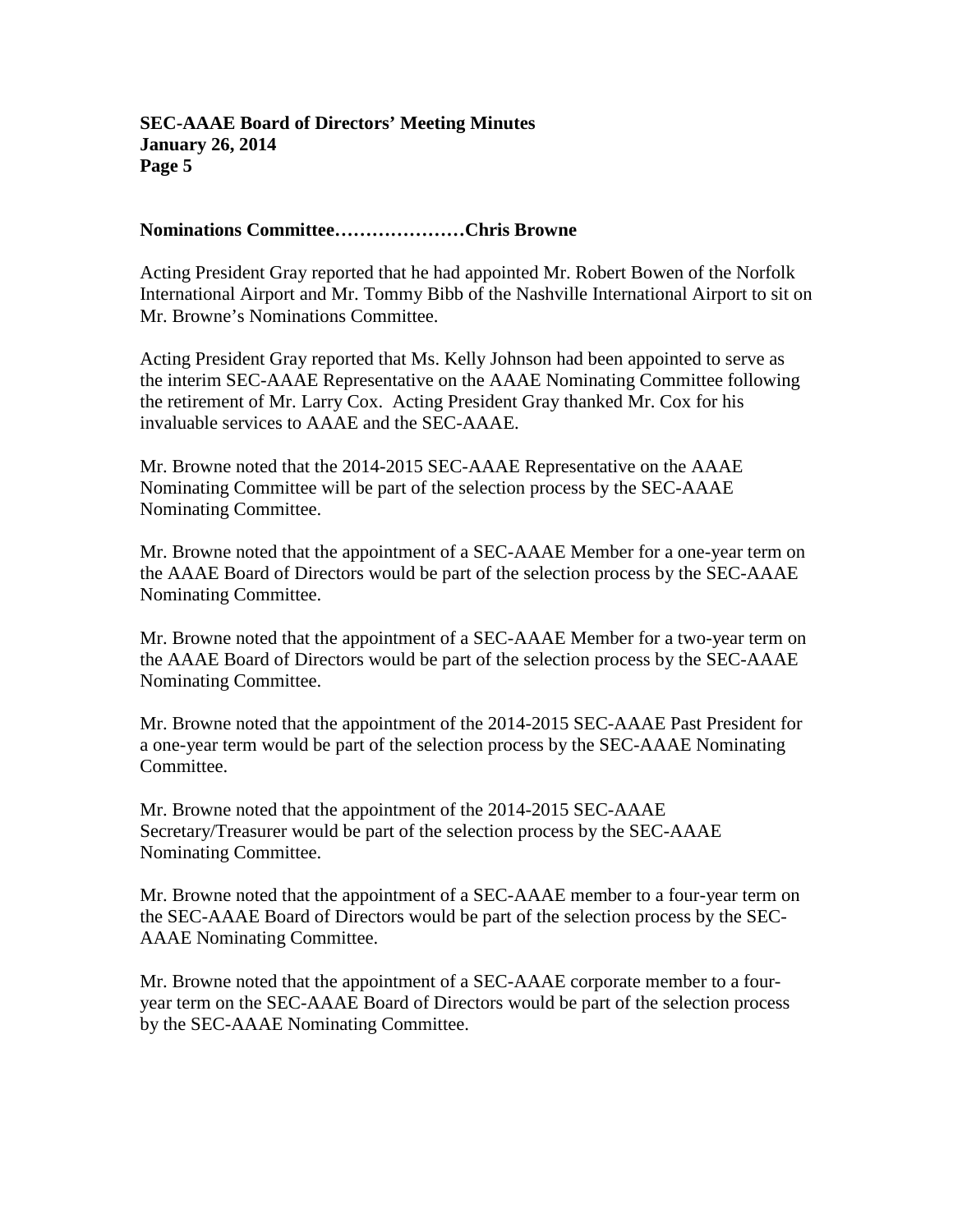## **IV. Old Business**

It was noted that Mr. Clow had not secured Executive Membership status in AAAE Region 2 to date. In this regard, a motion was received to advance the current slate of officers as follows until July 1, 2014:

| Chris Browne         | <b>Immediate Past President</b>                    |
|----------------------|----------------------------------------------------|
| Jeff Gray            | President                                          |
| Judi Olmstead        | President-Elect                                    |
| Greg Kelly           | Secretary/Treasurer                                |
| <b>Toney Coleman</b> | Board Member-at-Large                              |
| Pat Apone            | Board Member-at-Large                              |
| Mike Reisman         | Board member-at-Large                              |
| Claudia Holliway     | Corporate Representative on the Board of Directors |

The motion received a second, there was no further discussion and the motion was adopted by unanimous voice.

#### **V. New Business**

President Gray reported on a review of the 2013-2014 SEC-AAAE Budget and the proposed increase in the AAAE Foundation Donation. President Gray presented documentation regarding previous donations to the Foundation averaged approximately \$12,000 per year. President Gray asked the Board to consider revising the 2013-2014 SEC-AAAE Operating Budget to increase the contribution to the Foundation. Following considerable discussion, a motion was received to increase this year's contribution to \$10,000. The motion received a second, there was no further discussion and the motion was adopted by unanimous voice.

## **VI. Announcements**

President Gray commented on the new SEC-AAAE committee assignment changes, revisions and successes thus far this year.

President Gray commented on the Membership Review Committee and its proposed goals and objectives.

## **VIII. Adjournment**

There being no further business to come before the General Membership, President Gray adjourned the meeting at 4:57 PM.